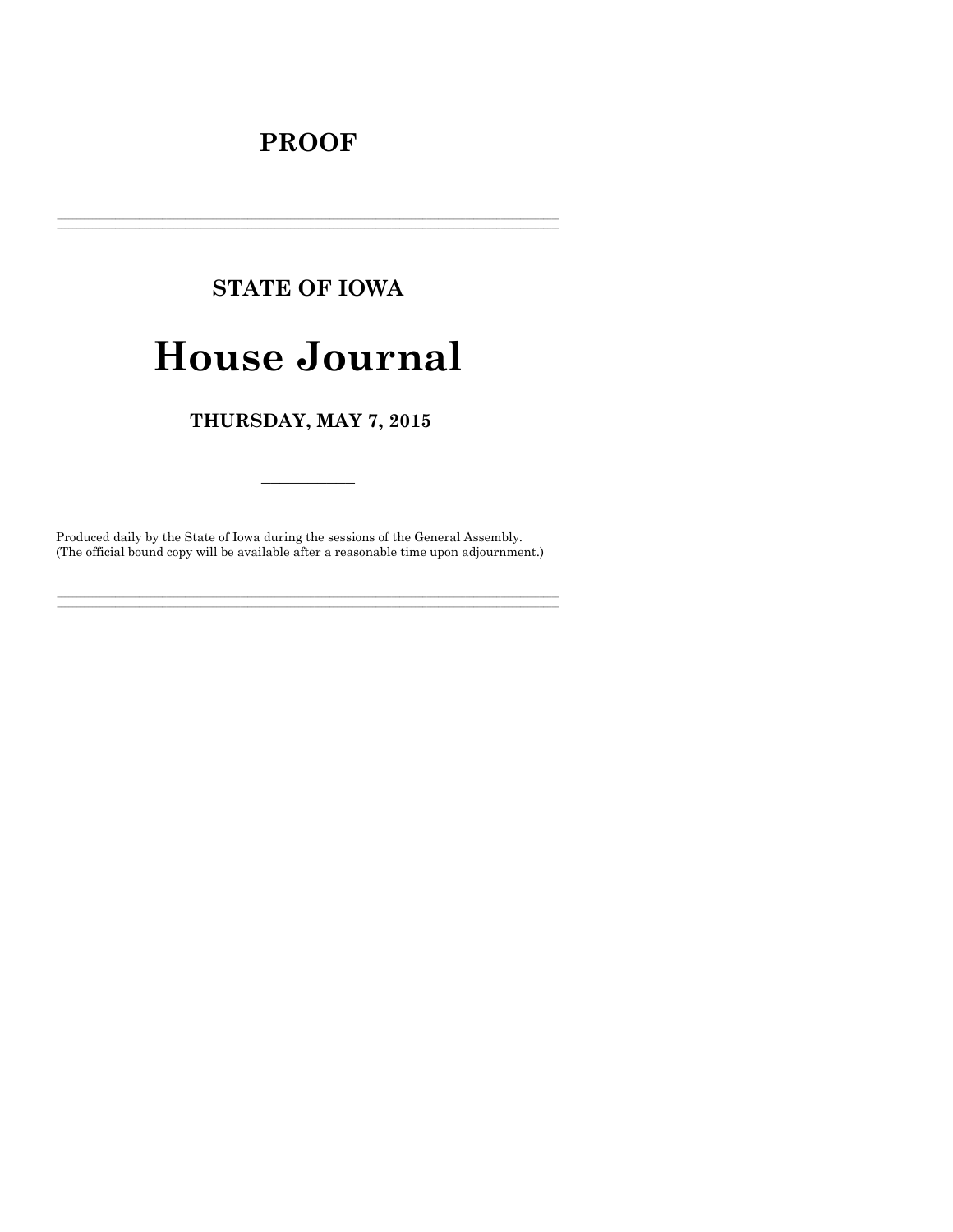### **JOURNAL OF THE HOUSE**

One Hundred Sixteenth Calendar Day - Seventy-fourth Session Day

Hall of the House of Representatives Des Moines, Iowa, Thursday, May 7, 2015

The House met pursuant to adjournment at 8:32 a.m., Speaker Paulsen in the chair.

Prayer was offered by Representative Gustafson of Madison.

#### PLEDGE OF ALLEGIANCE

The Pledge of Allegiance was led by Crystal McCabe from Fairfield. She was the guest of Representative Gustafson of Madison.

The Journal of Wednesday, May 6, 2015, was approved.

#### MESSAGE FROM THE SENATE

The following message was received from the Senate:

Mr. Speaker: I am directed to inform your honorable body that the Senate has on May 5, 2015, amended and passed the following bill in which the concurrence of the House is asked:

[House File 567,](http://coolice.legis.iowa.gov/Cool-ICE/default.asp?Category=billinfo&Service=Billbook&frame=1&GA=86&hbill=HF567) a bill for an act relating to controlled substances, including by enhancing the penalties for imitation controlled substances, modifying the controlled substances listed in schedules I, III, and IV, and temporarily designating substances as controlled substances, and providing penalties.

MICHAEL E. MARSHALL, Secretary

The House stood at ease at 8:35 a.m., until the fall of the gavel.

The House resumed session at 8:37 a.m., Speaker Paulsen in the chair.

The House stood at ease at 8:38 a.m., until the fall of the gavel.

The House resumed session at 9:59 a.m., Speaker Paulsen in the chair.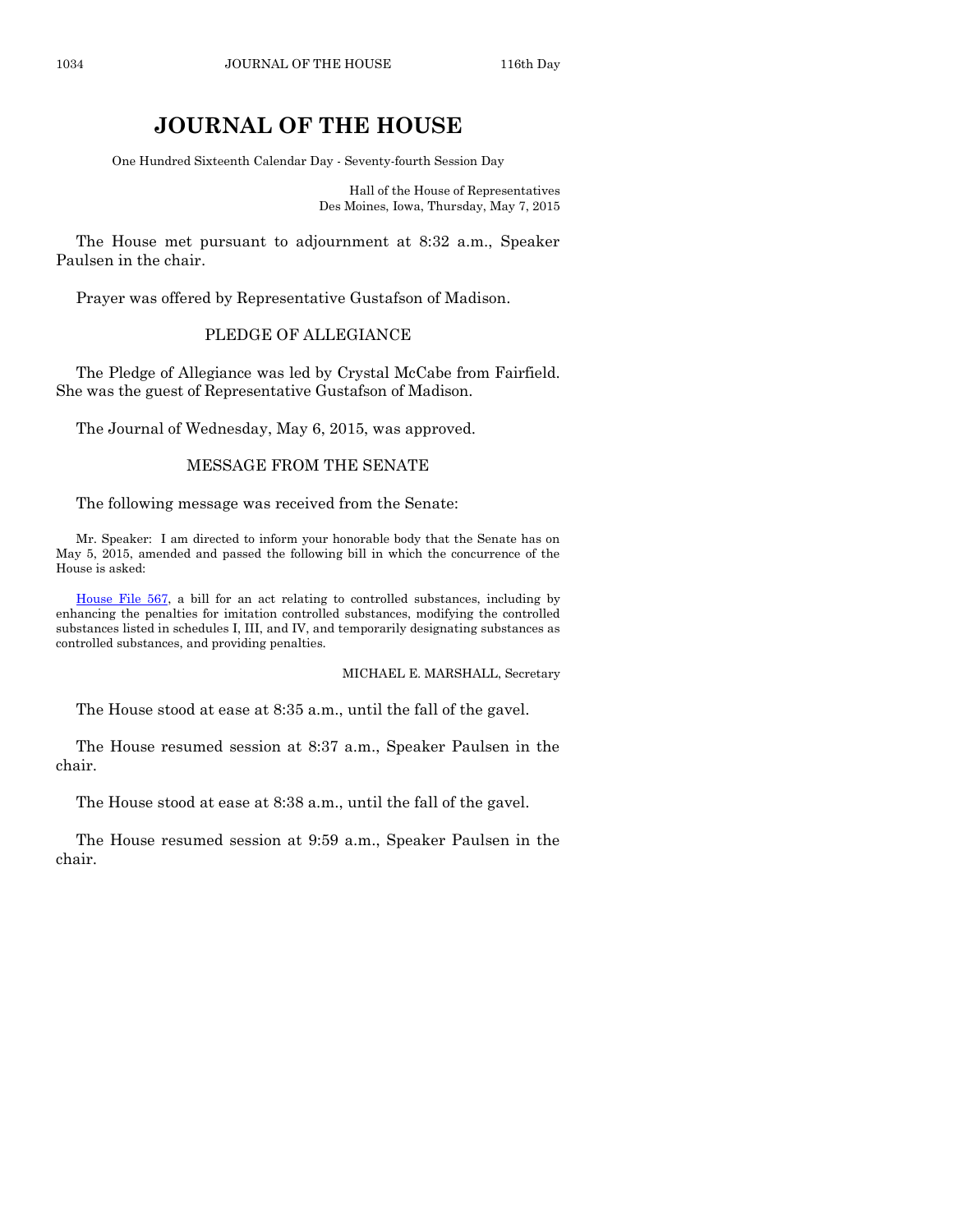#### MESSAGES FROM THE SENATE

#### The following messages were received from the Senate:

Mr. Speaker: I am directed to inform your honorable body that the Senate has on May 7, 2015, appointed the Conference Committee to [Senate File 494,](http://coolice.legis.iowa.gov/Cool-ICE/default.asp?Category=billinfo&Service=Billbook&frame=1&GA=86&hbill=SF494) a bill for an act relating to and making appropriations involving state government entities involved with agriculture, natural resources, and environmental protection, and the members of the Conference Committee on the part of the Senate are: The Senator from Howard, Senator Wilhelm; The Senator from Johnson, Senator Kinney; The Senator from Polk, Senator Dearden; The Senator from Mahaska, Senator Rozenboom; The Senator from Crawford, Senator Schultz.

Also: That the Senate has on May 7, 2015, appointed the Conference Committee to [Senate File 496,](http://coolice.legis.iowa.gov/Cool-ICE/default.asp?Category=billinfo&Service=Billbook&frame=1&GA=86&hbill=SF496) a bill for an act relating to appropriations to the judicial branch, and the members of the Conference Committee on the part of the Senate are: The Senator from Des Moines, Senator Courtney; The Senator from Linn, Senator Hogg; The Senator from Henry, Senator Taylor; The Senator from Warren, Senator Garrett; The Senator from Wapello, Senator Chelgren.

Also: That the Senate has on May 7, 2015, appointed the Conference Committee to [Senate File 497,](http://coolice.legis.iowa.gov/Cool-ICE/default.asp?Category=billinfo&Service=Billbook&frame=1&GA=86&hbill=SF497) a bill for an act relating to appropriations to the justice system, and including effective date provisions, and the members of the Conference Committee on the part of the Senate are: The Senator from Des Moines, Senator Courtney; The Senator from Linn, Senator Hogg; The Senator from Henry, Senator Taylor; The Senator from Warren, Senator Garrett; The Senator from Wapello, Senator Chelgren.

Also: That the Senate has on May 7, 2015, appointed the Conference Committee to [Senate File 499,](http://coolice.legis.iowa.gov/Cool-ICE/default.asp?Category=billinfo&Service=Billbook&frame=1&GA=86&hbill=SF499) a bill for an act making appropriations to the department of cultural affairs, the economic development authority, the Iowa finance authority, the public employment relations board, the department of workforce development, and the state board of regents and certain regents institutions, modifying programs and duties of the economic development authority, providing for other properly related matters, and including effective date and retroactive and other applicability provisions, and the members of the Conference Committee on the part of the Senate are: The Senator from Black Hawk, Senator Dotzler; The Senator from Clinton, Senator Hart; The Senator from Polk, Senator Bisignano; The Senator from Dallas, Senator Schneider; The Senator from Scott, Senator Smith.

#### MICHAEL E. MARSHALL, Secretary

#### BILLS SIGNED BY THE GOVERNOR

A communication was received from the Governor announcing that on May 7, 2015, he approved and transmitted to the Secretary of State the following bills:

**[House File 397,](http://coolice.legis.iowa.gov/Cool-ICE/default.asp?Category=billinfo&Service=Billbook&frame=1&GA=86&hbill=HF397)** an Act relating to the state child labor law and including effective date provisions.